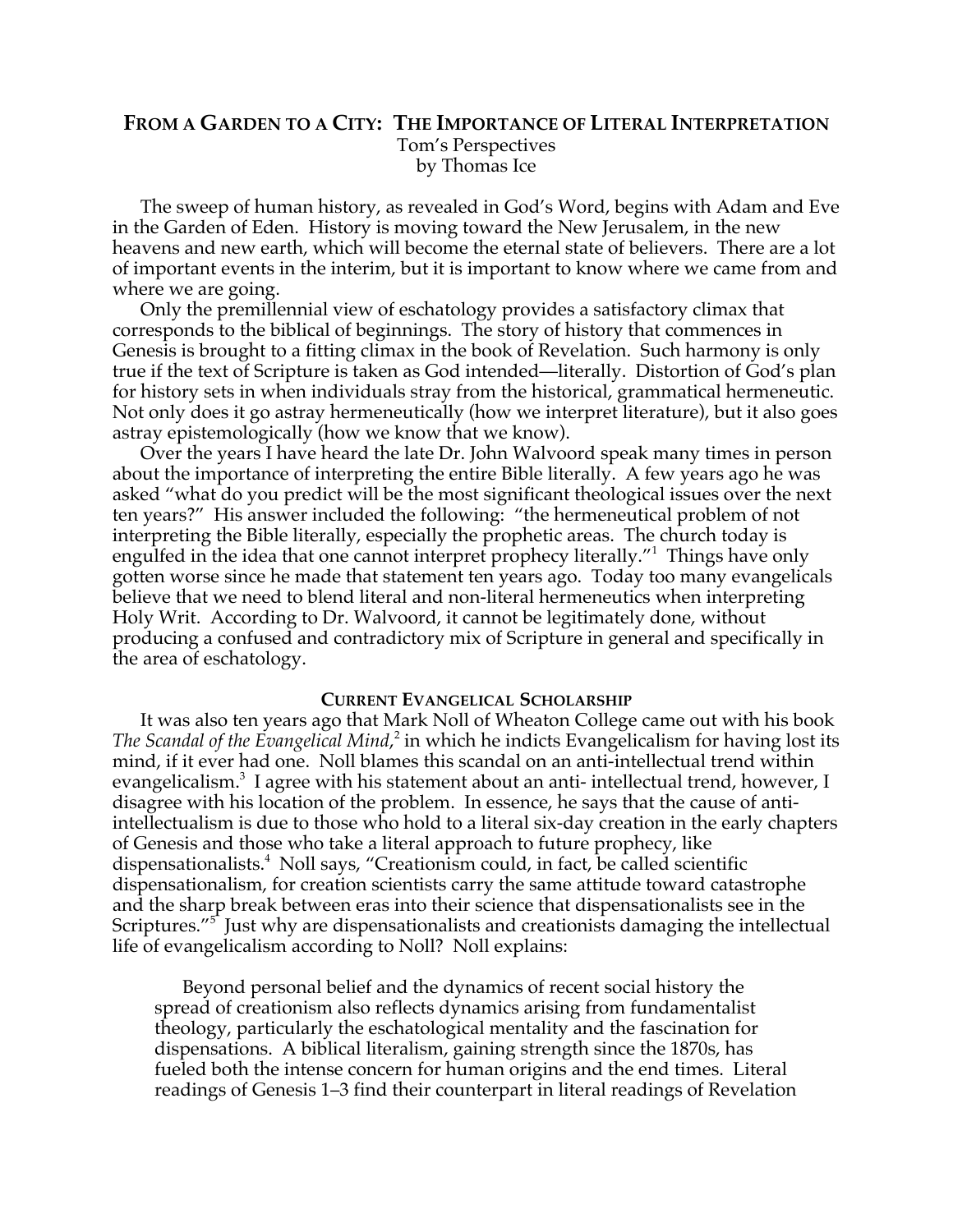20 (with its description of the thousand-year reign of Christ). The observation by Ronald Numbers—that, "for Christians expecting the end of the age, Whitcomb and Morris offered a compelling view of earth history framed by symmetrical catastrophic events and connected by a common hermeneutic"—only confirms a connection that both creationists and premillennial dispensationalists had identified long ago. $6\degree$ 

Noll's outline of what he proposes as evangelical scholarship is vague at best.<sup>7</sup> However, it seems clear to me that he does not like a Bible only approach to the establishment of one's intellectual framework. He says, "a Christian who attempts to interpret passages of the Bible with cosmological implications will misinterpret the Bible if that believer does not take account of what can be learned 'from reason and experience.<sup>'''8</sup> It is clear that Noll favors an eclectic approach.

Os Guinness also came out with a book similar to Noll's, though much more simple, in which he included dispensational premillennialism as one of the problems hindering evangelical thought.<sup>9</sup> In *Fit Bodies, Fat Minds*, Guinness looks back to the Puritan heritage upon which America was founded and he, as an Englishman, wishes that evangelicals would return to those things that made Colonial America great. I do too! However, many of those thinking Puritans were premillennial and speculated greatly on prophecy and current events, even more than current dispensationalists. While I agree with much of Guinness' book, I think his real problem with premillennialism is not so much that we don't think, it is how we think that bothers him. Once again, a critic is unsympathetic of a Bible first approach to worldview.

#### **FRAMEWORKS AND APPROACHES**

Apparently, Noll and others like him believe that one can be too biblical. In other words, both creationists and dispensationalists start scholarship with a "thus saith the Lord." We start with God's revelation as our framework through which we interpret every area of life. What's wrong with that? I believe that it is the only view that gives proper place to the view that the Bible does provide us with accurate information about whatever it speaks about. It appears that Noll does not want to start with God's Word as the authoritative framework with which to view every area of life, but desires to blend with the Bible pagan sources and viewpoints. This synthesis of a secular viewpoint, with some Bible thrown in, is what Noll calls evangelical scholarship. I have heard that snake venom has about 80 to 85% protein, but using it as a protein source will be deadly.

It is instructive that in the two major areas where we as creatures have to take God's Word, and it alone, as the basis for knowledge in that area, it is exactly these two areas that are under attack from much of evangelical scholarship. Those two areas are first, what happened in the ancient past, when there were few or no creatures to observe events, and second, what will happen in the future. The past and the future are the main areas that we must take God's Word about what happened or will occur. Only God was there and I have no problem trusting His account of what has occurred and what will take place. God, in the Bible, talks about how only He was there in the past and only He knows the future.

In Job, the oldest book of the Bible, at the end when God shows up and sets everyone straight about reality, He asks Job a series of 46 questions (Job 38—40:1). One of the first ones that he asks is about what happened at creation, how did God do it? "Where were you when I laid the foundation of the earth? Tell Me, if you have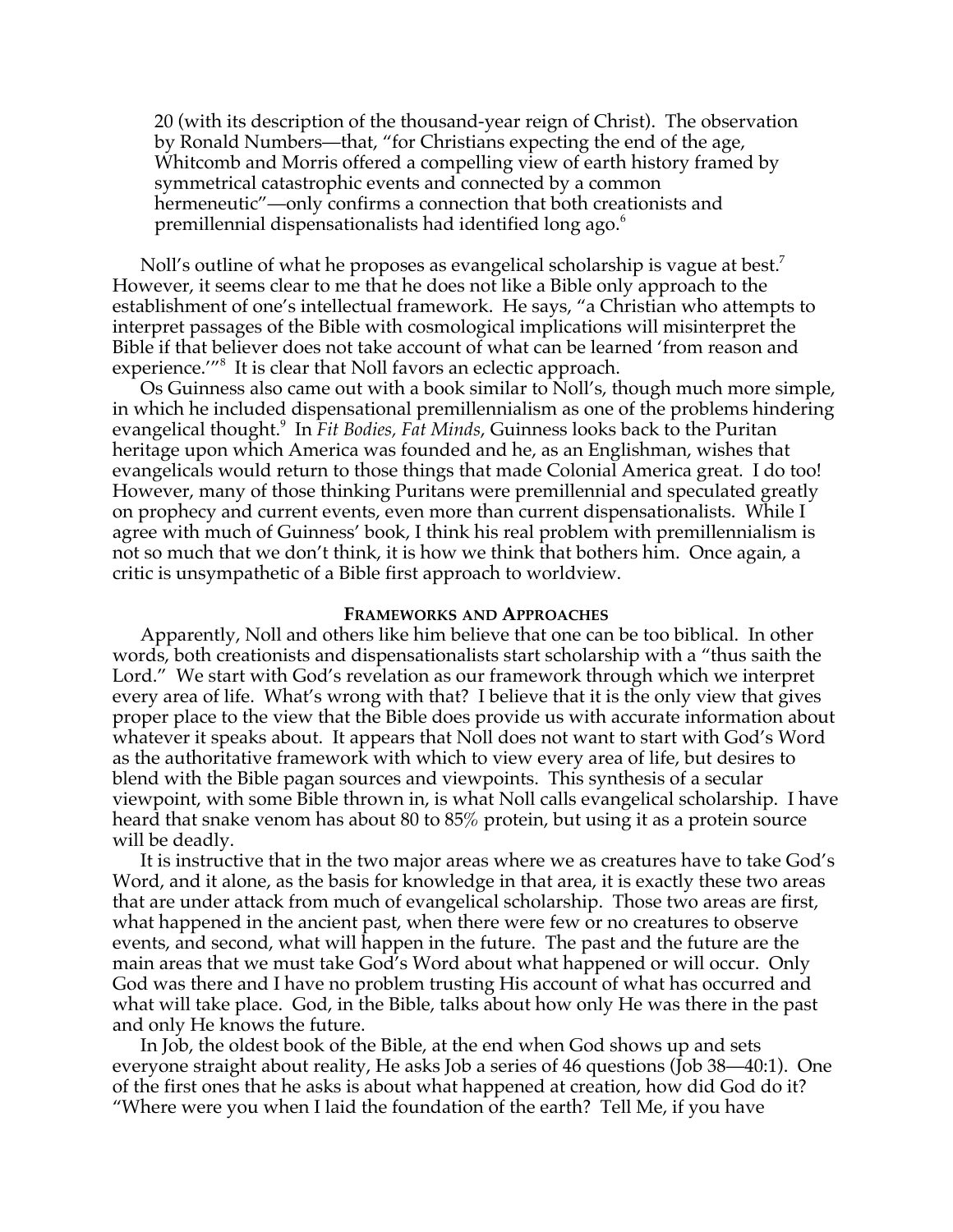understanding, Who set its measurements, since you know? Or who stretched the line on it? On what were its bases sunk? Or who laid its cornerstone?" (38:4–6) This series of questions, to which God does not provide answers, is designed to demonstrate that God is God and Job is his limited and finite creature. This is a lesson that we all need to keep in mind, especially when thinking about origins and the future.

In a similar way, God, through Isaiah, challenges Israel in Isaiah 41. He says the following:

"Present your case," the LORD says. "Bring forward your strong arguments," the King of Jacob says. Let them bring forth and declare to us what is going to take place; as for the former events, declare what they were, that we may consider them, and know their outcome; or announce to us what is coming. Declare the things that are going to come afterward, that we may know that you are gods; indeed, do good or evil, that we may anxiously look about us and fear together (41:21–23).

In this passage, the Lord groups together the past and future and indicates that these are things that only God can know about, because only He was there. Someone might say, "God, who do You think you are? God!" Well, yes, that is the whole point. Only God can know these things, precisely because He is God. Yet, today many evangelical scholars do not take God's record about beginnings and endings as literally true. What are they doing for an authority base?

### **AN ALTERNATE AUTHORITY**

I believe that the trend among evangelical scholars is to create an alternate authority base outside the Bible. They then use what amounts to an alternate authority base as a basis for attacking the literal meaning of Scripture, especially as it relates to beginnings and the future. Having cultivated an alternate authority base, such as the improper use of archeology, history, mythology, science, and others sources of influence, they use these extra-biblical "authorities" to question and challenge the Scriptures themselves. This is done under the guise that we must understand the background and culture of the text of Scripture in order to properly understand it. I too believe in the use of background material, but the question is how should it be used. These evangelicals are not using this material to merely add depth to an interpretation that is gleaned primarily from the text itself, but instead they are using this extra-biblical information to introduce whole new interpretations of the text that one could not get without this alternate information. Thus, the basis of their interpretation becomes the extra-textual information that they often use to discredit the traditional and plain understanding of a given Scriptural passage.

One such example in the area of eschatology is Brent Sandy's *Plowshares & Pruning* Hooks.<sup>10</sup> Typical of those under the spell of today's postmodern influence, Sandy exalts the interpretative process at the expense of arriving at a definite theology. Sandy's doublespeak is evident in the following:

The limitations of prophecy as a source of information for the future were demonstrated with examples from various prophetic parts of Scripture. It became evident that the predicative element of prophecy is more translucent than transparent. Prophecy is always accurate in what it intends to reveal, but rarely does it reveal information so that we may know the future in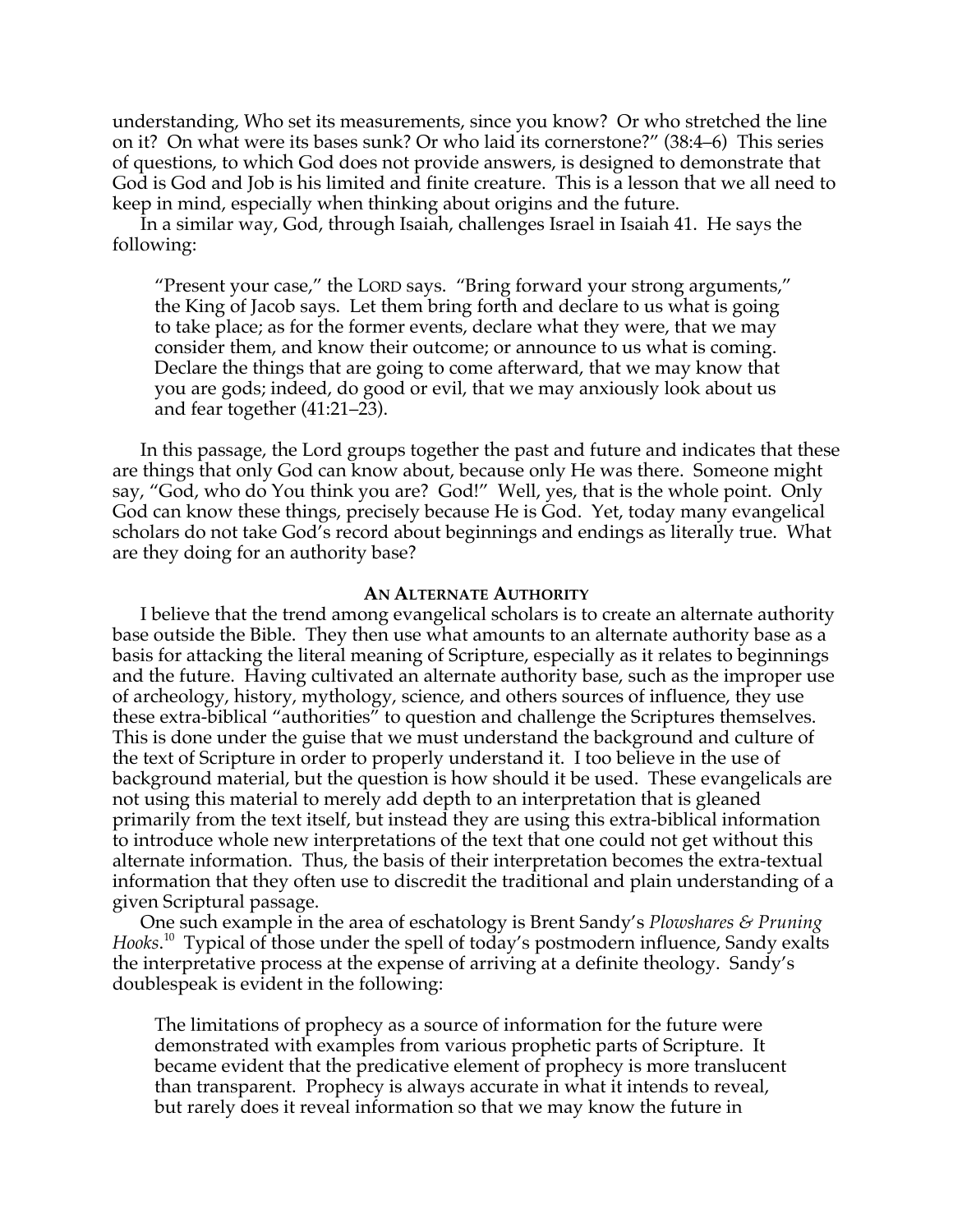advance. Figures of speech function to describe not the details of what is going to happen but the seriousness of what is going to happen.<sup>11</sup>

So typical of those evangelicals who want to assign to biblical prophecy some special category or literary genre they call "apocalyptic," Sandy says, "interpreters must withhold judgment on many particulars of prophecy, unambiguous prophetic themes abound throughout Scripture, centering on the second coming of Jesus the Messiah."<sup>12</sup> Well, many preterists, who agree with his vague and shadowy handling of biblical prophecy don't believe in a future second coming. Sandy concludes, "if my conclusions about the language of prophecy and apocalyptic are correct, all systems of eschatology are subject to reconsideration."<sup>13</sup> It should not be surprising, since Sandy is beholden to a postmodern mindset that he believes that the correct understanding of the Bible's eschatological message will be composed of a blend of all the different prophetic views.14

One thing is clear about Sandy and the evangelical scholarly view is that prophecy should not be taken literally, as has been done by dispensationalists. And they say we know this, primarily, because the prophetic portions of the Bible are apocalyptic, which were not intended to be taken literally. They may not be able to tell you what these sections of Scripture actually mean, but this one thing they know: prophecy should not be interpreted literally (that is according to the historical, grammatical approach).

## **HARMONY OF THE PAST AND THE FUTURE**

In our newly released book *The Truth Behind Left Behind*, 15 Mark Hitchcock and I defend the theology of Tim LaHaye and Jerry Jenkins upon which they developed the *Left Behind* novel series. We have a chapter in the book explaining what we, and those within our dispensational camp, mean by literal interpretation.<sup>16</sup> It is often different than the false characterizations found in our critics. I have long been impressed with the way in which the literal approach to biblical beginnings produce harmony with the literal understanding of the future. Henry Morris, who comes under great criticism by Noll for his role in the modern creationist movement, $^{\text{17}}$  charts the relationships between themes begun in the Garden of Eden and their culmination in the City of the future as  $follows: <sup>18</sup>$ 

| <b>GENESIS</b>                                                                                                                                                                   | <b>REVELATION</b>                                                                                                                                                           |
|----------------------------------------------------------------------------------------------------------------------------------------------------------------------------------|-----------------------------------------------------------------------------------------------------------------------------------------------------------------------------|
| • Rise of Satan $(3:1-6)$<br>• Satan's judgment pronounced (3:15)<br>• Presence of God removed (3:24)<br>• Curse received (3:17-19)<br>•Death enters the natural creation (3:19) | • Demise of Satan (20:10)<br>• Satan's judgment performed (20:2)<br>• Presence of God restored (21:3)<br>•Curse removed (22:3)<br>•Death excluded from new creation (20:14; |
|                                                                                                                                                                                  |                                                                                                                                                                             |
|                                                                                                                                                                                  | 21:4)                                                                                                                                                                       |
| • Pain and sorrow experienced (3:16-19)                                                                                                                                          | • Pain and sorrow excluded (21:4)                                                                                                                                           |
| • Entrance to the tree of life barred (3:24)                                                                                                                                     | • Entrance to the tree of life blessed (22:14)                                                                                                                              |
| • Cycle of night and day $(1:5)$                                                                                                                                                 | • No night, only light (21:25; 22:5)                                                                                                                                        |
| • First heaven and earth (1:1—2:3)                                                                                                                                               | • Final heaven and earth (21:1)                                                                                                                                             |
| • God clothes fallen man (3:21)                                                                                                                                                  | • God clothes redeemed man (6:11; 7:9, 14)                                                                                                                                  |
| • God's face is hidden (4:4)                                                                                                                                                     | $\bullet$ God's face revealed (22:4)                                                                                                                                        |